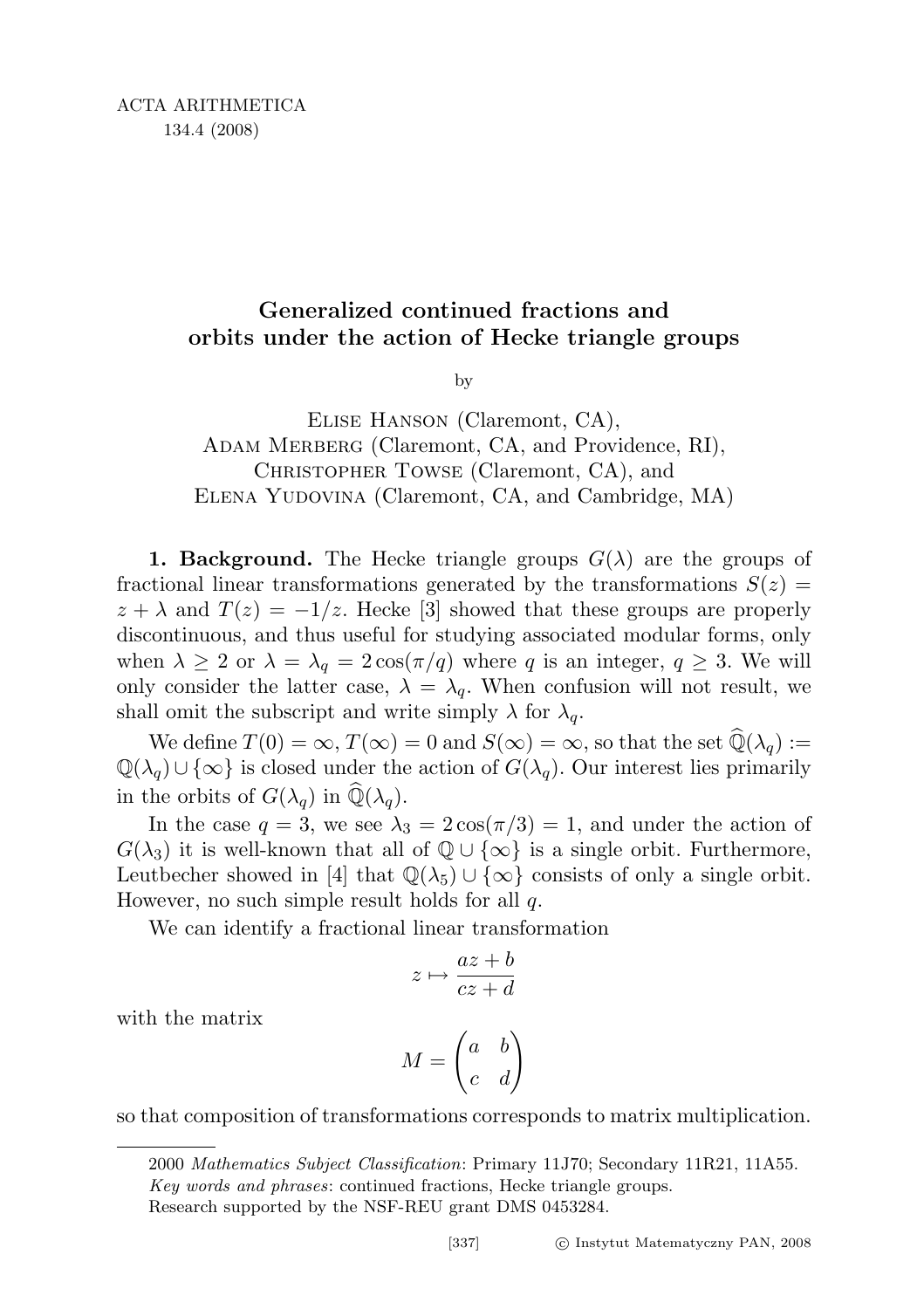$338$  E. Hanson *et al.* 

Since a scalar multiple of M corresponds to the same transformation as M itself, we need only look at those transformations with  $det(M)$  $ad - bc = 1$ , and we can identify M with  $-M$ .

The study of  $G(\lambda)$  is thus identified with the study of subgroups of  $PSL_2(\mathbb{R})$  generated by

$$
\begin{pmatrix} 1 & \lambda \\ 0 & 1 \end{pmatrix} \quad \text{and} \quad \begin{pmatrix} 0 & -1 \\ 1 & 0 \end{pmatrix}.
$$

We will sometimes abuse notation and refer to the transformation M.

In [5], Rosen developed the foundations of the generalized continued fractions associated with the Hecke groups. It is clear that for any  $a_0, a_1, \ldots, a_n$  $\in \mathbb{Z}$  the  $\lambda$ -continued fraction  $(\lambda c f)$ 

(1) 
$$
a_0 \lambda - \frac{1}{a_1 \lambda - \frac{1}{a_2 \lambda - \dots - \frac{1}{a_n \lambda}}}
$$

is equal to the transformation  $S^{a_0}TS^{a_1}T \dots TS^{a_n} \in G(\lambda)$  evaluated at 0. The orbit of 0 under  $G(\lambda)$ , also called the set of cusps of  $G(\lambda)$ , is therefore equivalent to the set that can be expressed in the form  $(1)$ , that is, the *finite*  $\lambda$ -continued fractions. We abbreviate (1) as  $\alpha = [a_0; a_1, \ldots, a_n]$ , the value of  $\lambda$  being clear from the context.

Extending consideration to infinite continued fractions, two numbers are in the same orbit if they can be expressed as continued fractions which agree beyond a certain point. More precisely,  $\alpha$  and  $\beta$  are in the same orbit if  $\alpha$ and  $\beta$  can be expressed as  $\alpha = [a_0; a_1, a_2, \ldots]$  and  $\beta = [b_0; b_1, b_2, \ldots]$  so that for some non-negative integers l and m,  $a_{l+i} = b_{m+i}$  for all  $i \in \mathbb{N}$ . Furthermore, the  $\lambda$ -continued fractions computed using the nearest integer algorithm of [5] must be among the expansions meeting this condition if  $\alpha$ and  $\beta$  are in the same orbit. For this reason, we may assume all  $\lambda$ -continued fractions are computed by this algorithm. (See also [6].)

If we let  $\zeta = \zeta_{2q}$  denote the primitive 2qth root of unity,  $e^{i\pi/q}$ , then we have  $\lambda = 2\cos(\pi/q) = \zeta + \zeta^{-1}$ . From this we see that  $\mathbb{Q}(\lambda)$  is the maximal real subfield of the 2qth cyclotomic field. In particular, this means that  $[\mathbb{Q}(\lambda):\mathbb{Q}]=\frac{1}{2}[\mathbb{Q}(\zeta):\mathbb{Q}]=\frac{1}{2}\phi(2q)$ . It is a standard result of the theory of cyclotomic fields that the ring of integers of  $\mathbb{Q}(\lambda)$  is simply  $\mathbb{Z}[\lambda]$  (see [7]).

Let  $h = \lfloor (q - 1)/2 \rfloor$ . In [5], Rosen showed that

(2) 
$$
[\underbrace{1;1,\ldots,1}_{h \text{ terms}}] = \begin{cases} 1, & q \text{ odd,} \\ 2/\lambda, & q \text{ even.} \end{cases}
$$

The study of these Hecke triangle groups naturally, therefore, breaks into two cases:  $q$  even and  $q$  odd.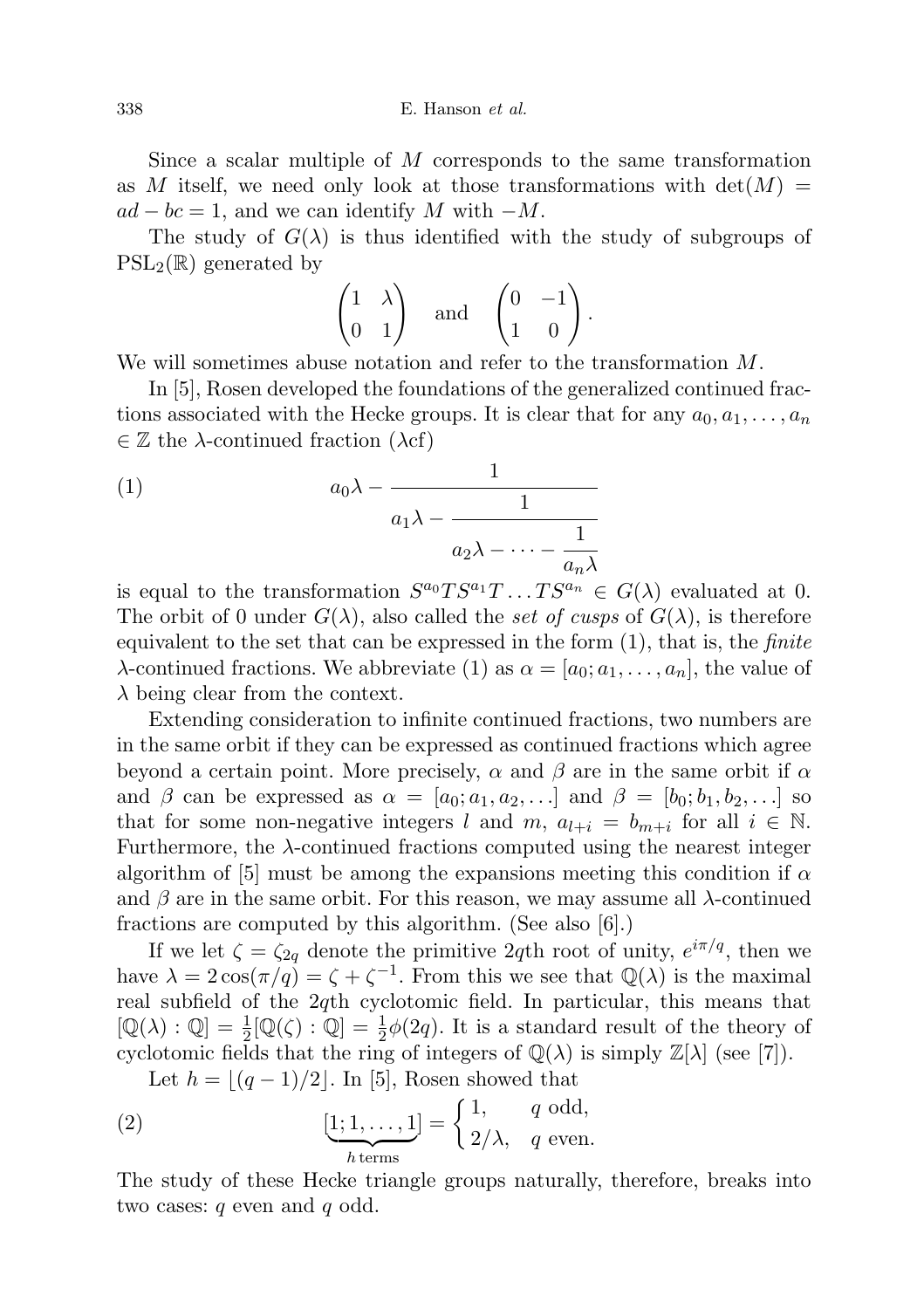2. Infinitely many orbits when  $q$  is even. The focus of this paper is in understanding the number of distinct orbits in  $\mathbb{Q}(\lambda_q)$ . In this section we will be interested in the case when  $q$  is even.

In [6], the specific cases of  $q = 4$  and  $q = 6$  were considered. It was shown that every unit in the ring  $\mathbb{Z}[\lambda_q]$  had infinite repeating  $\lambda_q$ -continued fraction expansions (for  $q = 4, 6$ ). As the expansions are periodic, it is easy to observe that the orbits are all distinct. Indeed, the units of  $\mathbb{Z}[\lambda_q]$  are all to observe that the orbits are all distinct. Indeed, the units of  $\mathbb{Z}[A_q]$  are all<br>of the form  $\pm \xi_q^n$ , where  $\xi_4 = 1 + \sqrt{2}$  and  $\xi_6 = 2 + \sqrt{3}$ . Writing  $\xi_q^n = a_n + b_n \lambda_q$ it was shown that

$$
\xi_q^n = 2b_n\lambda + \frac{\varepsilon^n}{2b_n\lambda + \frac{\varepsilon^n}{2b_n\lambda + \ddots}}
$$

where  $\varepsilon = -1$  for  $q = 4$  and  $\varepsilon = 1$  for  $q = 6$ .

Furthermore, since the  $b_n$  grow monotonically with n, this gives an infinite number of distinct orbits in  $\mathbb{Z}[\lambda_q] \subset \mathbb{Q}(\lambda_q)$ . As a consequence, one can observe that the (strictly increasing) sequence  $\{a_n\}$  of rational integers all have distinct orbits (for  $q = 4, 6$ ).

The following theorem and its corollary vastly improve on these observations.

THEOREM 1. Let q be even. Then  $\mu, \nu \in \mathbb{Z}[\lambda_q^2]$  do not lie in the same orbit under the action of  $G(\lambda)$  unless they differ by (multiplication by) a unit of  $\mathbb{Z}[\lambda_q^2]$ .

We will use the fact that in the case when  $q$  is even, the fields  $\mathbb{Q}(\lambda_q)$  and  $\mathbb{Q}(\lambda_q^2)$  are distinct and, in fact,  $[\mathbb{Q}(\lambda_q):\mathbb{Q}(\lambda_q^2)]=2$ . This is easy to prove.

LEMMA 2. A matrix  $M \in G(\lambda_q)$  has one of the forms

$$
M_1 = \begin{pmatrix} \alpha & \beta \lambda \\ \gamma \lambda & \delta \end{pmatrix} \quad or \quad M_2 = \begin{pmatrix} \alpha \lambda & \beta \\ \gamma & \delta \lambda \end{pmatrix},
$$

where  $\alpha, \beta, \gamma, \delta \in \mathbb{Z}[\lambda^2]$ .

*Proof.* We refer to a matrix of the form  $M_i$  as type i. Recall that  $G(\lambda)$  is generated by  $S$  and  $T$ , which are of type 2 and type 1, respectively. Applying S to  $M_1$  and  $M_2$ , we get matrices of types 2 and 1, respectively. Applying T, we get types 1 and 2, respectively.  $\blacksquare$ 

*Proof of Theorem 1.* Let  $\mu, \nu \in \mathbb{Z}[\lambda^2]$  and suppose  $\mu = M\nu$  with  $M \in$  $G(\lambda)$ . We assume M is of type 1 (the proof for  $M = M_2$  is almost entirely identical). Then

$$
\mu = \frac{\alpha \nu + \beta \lambda}{\gamma \lambda \nu + \delta},
$$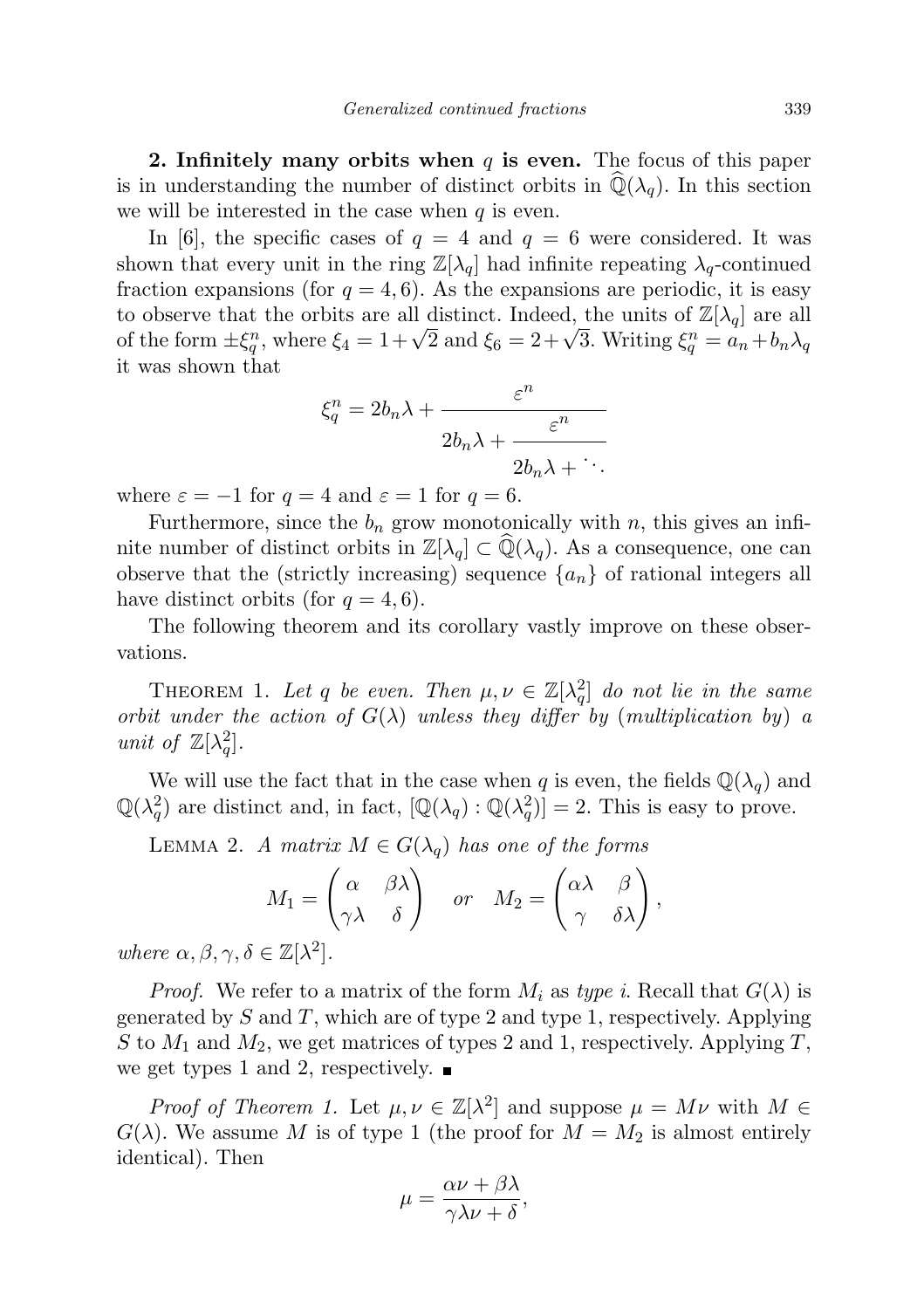or

$$
\lambda \gamma \mu \nu + \delta \mu = \lambda \beta + \alpha \nu,
$$

where all of the coefficients in this equation lie in  $\mathbb{Z}[\lambda^2]$ . Since  $\{1, \lambda\}$  is a vector space basis for  $\mathbb{Q}(\lambda)$  over  $\mathbb{Q}(\lambda^2)$ , we may equate the coefficients of 1 and  $\lambda$  to get

(3) 
$$
\gamma \mu \nu = \beta, \quad \delta \mu = \alpha \nu.
$$

Furthermore, the determinant of M must be 1, so

$$
\alpha \delta - \beta \gamma \lambda^2 = 1,
$$

or, upon multiplying (4) by  $\mu$  and substituting (3),

$$
\alpha^2 \nu - \gamma^2 \lambda^2 \mu^2 \nu = (\alpha^2 - \gamma^2 \lambda^2 \mu^2) \nu = \mu.
$$

Since all the numbers here lie in  $\mathbb{Z}[\lambda^2]$ , we obtain  $\nu \mid \mu$ . By relabeling  $\nu$  and  $\mu$ , the same argument shows that  $\mu | \nu$  in  $\mathbb{Z}[\lambda^2]$ . Therefore,  $\mu$  and  $\nu$  differ by (multiplication by) a unit in  $\mathbb{Z}[\lambda^2]$ .

COROLLARY 3. For q even,  $\mathbb{Q}(\lambda_q)$  contains infinitely many orbits under the action of  $G(\lambda_a)$ .

*Proof.* We apply Theorem 1 with  $\mu$  and  $\nu$  positive rational integers; then  $\mu = u\nu$  for some unit u of  $\mathbb{Z}[\lambda^2]$ . Since  $u = \mu/\nu \in \mathbb{Q}$ , we must have  $u = \pm 1$ . Since we took  $\mu$  and  $\nu$  to be positive, we have  $u = 1$  and  $\mu = \nu$ . Thus, no two natural numbers are in the same orbit under the action of  $G(\lambda_q)$  for any even  $q$ .  $\blacksquare$ 

3. A bound on the number of orbits for  $q$  odd. In this section we will focus on the case when  $q$  is odd. We will develop a lower bound on the number of orbits in  $\mathbb{Q}(\lambda)$  under the action of  $G(\lambda)$  using ideas seen in [1], [2], and [8]. The main idea is to work modulo 2. We begin with a bit of notation.

Let  $O = \mathbb{Z}[\lambda]$  be the ring of integers in  $\mathbb{Q}(\lambda)$ . We let  $\Box : O \to O/2O$  be the natural reduction map and allow it to induce the obvious reductions on :  $G(\lambda) \rightarrow G(\lambda)$ .

For any ring R, we define  $P^1(R)$ , the projective line over R, to consist of (equivalence classes of) the relatively prime pairs of elements of  $R$  (so that  $rR + sR = R$ ) with two pairs  $\begin{pmatrix} r \\ s \end{pmatrix}$  and  $\begin{pmatrix} r' \\ s' \end{pmatrix}$  $s'$ ) considered equivalent if  $r = ur'$ and  $s = us'$  for some unit u in R. The group  $\overline{G(\lambda)}$  acts on  $P^1(\overline{O})$  by the action given by the usual matrix multiplication. (See Section 2 of [2].)

We consider the size of  $P^1(\overline{O})$ . Since the projective line contains at least all points of the form  $\begin{pmatrix} a \\ 1 \end{pmatrix}$  and  $\begin{pmatrix} 1 \\ 0 \end{pmatrix}$  for each  $a \in \overline{O} = \mathbb{Z}[\lambda]/(2)$ , we obtain the following easy bound.

LEMMA 4. The number of elements in the projective line  $P^1(\overline{O})$  is at  $least \; 2^{\phi(q)/2}+1.$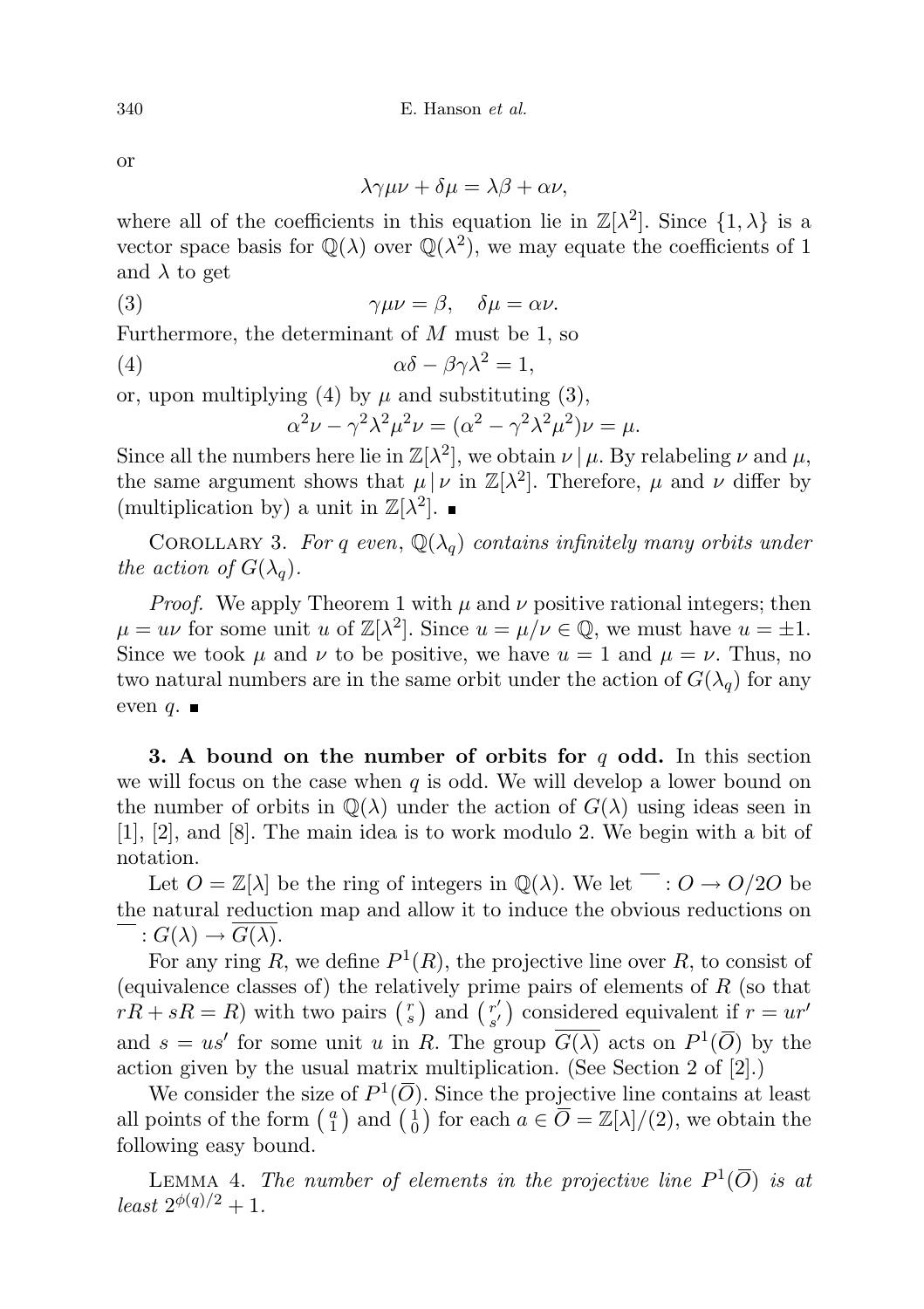Of course, the ideal  $(2)$  does not have to be prime in O. However, if we know how (2) factors, or indeed, the factorization of any ideal  $\mathfrak{a}$  in O, we can say much more. The following proposition gives a sense of how one can go about computing the number of elements in  $P^1(O/\mathfrak{a})$ .

PROPOSITION 5. Suppose  $O$  is a principal ideal domain, and let  $a$  be a prime of O. Suppose that a has norm equal to  $\prod_i p_i^{d_i}$  for some primes  $p_i \in \mathbb{N}$ . Then the number of elements of  $P^1(O/\mathfrak{a})$  is at least  $\prod (p_i^{d_i} + 1)$ .

*Proof.* Let us first consider  $\mathfrak p$  a prime in O of norm  $p^e$  for some prime  $p \in \mathbb{Z}$  and some  $e \in \mathbb{N}$ . We show that the number of elements in the projective line  $P^1(O/\mathfrak{p}^nO)$  is  $p^{ne} + p^{ne-e}$ . Indeed,  $O/\mathfrak{p}^nO$  is a local ring with maximal ideal **p**. For an element  $\binom{r}{s} \in P^1(O/\mathfrak{p}^n O)$ , either r or s must be a unit (otherwise, both would lie in p, and thus they would not be relatively prime). Therefore, we have  $p^{ne}$  elements of the form  $\binom{\alpha}{1}$  and another  $p^{ne-e}$  elements of the form  $\begin{pmatrix} 1 \\ \beta \end{pmatrix}$  with  $\beta$  a non-unit; these are pairwise non-equivalent to each other.

Next, we note that for any two relatively prime ideals  $m_1$  and  $m_2$ , the projective space  $P^1(O/\mathfrak{m}_1\mathfrak{m}_2)$  is isomorphic to the product  $P^1(O/\mathfrak{m}_1) \times$  $P^1(O/\mathfrak{m}_2)$  by the Chinese Remainder Theorem.

Note that if  $\mathfrak{p}_1$  and  $\mathfrak{p}_2$  happen to be primes with the same norm  $p^e$ , the number of elements in  $P^1(O/\mathfrak{p}_1\mathfrak{p}_2)$  is  $(p^e+1)^2 > p^{2e} + p^e$ , which is the number of elements in  $P^1(O/\mathfrak{p}_1^2O)$ . So replacing J distinct primes of the same norm by the Jth power of a single prime of that norm reduces the number of elements in the projective line.

Finally, consider a product of a collection of primes having norm  $p^d$ . Then the number of elements in the associated projective ring is minimal if the collection consists of one copy of a prime of norm  $p^d$ . (Replacing one prime of norm  $p^d$  by d primes of norm  $p^1$  clearly increases the number of elements. We want to increase e in the count  $p^{ne} + p^{ne-e}$ .) The minimum number of elements in the projective ring in this case is when  $n = 1$  and  $e = d$ . We get  $p^d + 1$ .

In particular, if we have an ideal  $\mathfrak a$  whose norm is  $\prod_i p_i^{d_i}$ , the number of elements in  $P^1(O/\mathfrak{a}O)$  is at least  $\prod_i (p_i^{d_i} + 1)$ .

LEMMA 6. Let I be any ideal of O. The map  $P^1(0) \to P^1(0/I)$  induced by the reduction map  $O \rightarrow O/I$  is surjective.

*Proof.* Let  $(\frac{\overline{r}}{s}) \in P^1(\frac{O}{I})$ . We wish to show that there are relatively prime lifts of  $\bar{r}$  and  $\bar{s}$  to O.

Let r, s be any lifts of  $\overline{r}$ ,  $\overline{s}$  to O, and let X be the (finite) set of prime ideals dividing  $(r - s)$ . Then  $X = X_1 \cup X_2$ , where  $X_1$  consists of primes dividing the ideal I and  $X_2$  consists of primes relatively prime to I. By the Chinese Remainder Theorem, we can find  $\rho$  such that  $\rho \equiv r \mod I$  and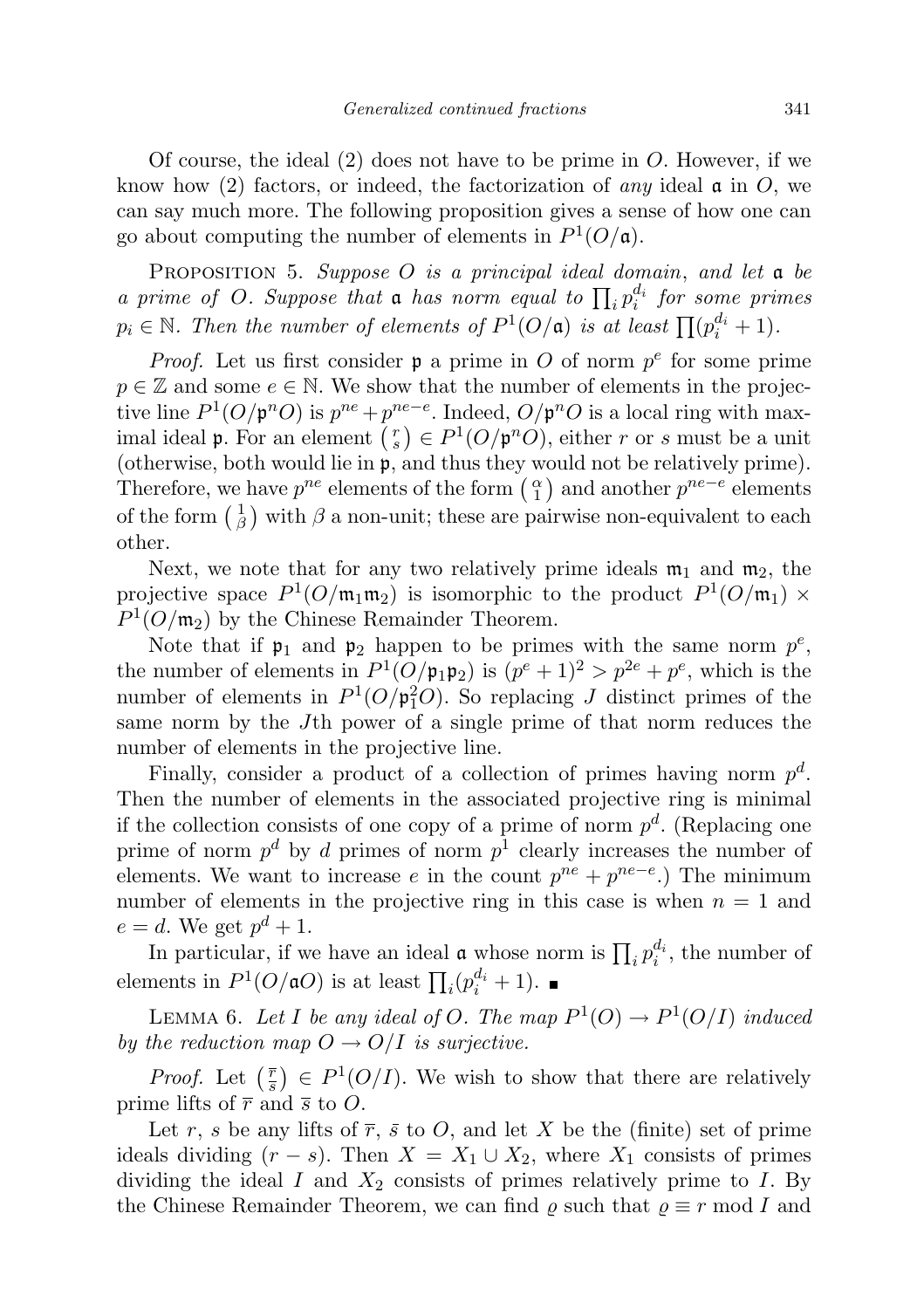$\rho \equiv 1 \mod \mathfrak{m}$  for every  $\mathfrak{m} \in X_2$ . Then  $\rho = r + i$  for some  $i \in I$ ; set  $\sigma = s + i$ . Since common divisors of  $\varrho$  and  $\sigma$  must divide their difference  $r - s$ , they must lie in X. Since no prime in  $X_2$  can divide  $\varrho$ , any common factor of  $\varrho$ and  $\sigma$  must lie in  $X_1$ . In other words, they must divide I.

Note that for any prime **p** dividing I, if  $\mathfrak{p} \mid (\varrho)$  then  $\overline{\mathfrak{p}} \mid (\overline{\varrho}) = (\overline{r})$  in  $O/I$ as well. Therefore, if for some  $\mathfrak{p} \in X_1$  we have  $\mathfrak{p} \mid (\varrho)$  and  $\mathfrak{p} \mid (\sigma)$ , we would have  $\bar{\mathfrak{p}}$   $(\bar{r}) + (\bar{s}) = (\bar{1})$ , which is impossible for a prime ideal  $\mathfrak{p} | I$ .

Therefore,  $\varrho$  and  $\sigma$  are relatively prime, and  $\left(\frac{\varrho}{\sigma}\right)$  is a lift of  $\left(\frac{\overline{r}}{\overline{s}}\right)$  to  $P^1(O)$ .

We return to the group  $\overline{G(\lambda)}$ .

LEMMA 7. For q odd, the group  $\overline{G(\lambda)}$  is the dihedral group of order 2q.

*Proof.* See Theorem 3.2 of [1].  $\blacksquare$ 

It follows that the number of elements of any orbit in  $P^1(\overline{O})$  cannot exceed  $2q$ , the order of the group. In the following proposition we shall look at one particular orbit: the orbit of 0.

PROPOSITION 8. The size of the orbit of  $\overline{0}$  under the action of  $\overline{G(\lambda)}$  is at most q.

*Proof.* It is clear from Lemma 7 that  $\overline{G(\lambda)}$  is generated by  $\overline{S}$  and  $\overline{ST}$ . The subgroup generated by  $\overline{ST}$  has order q. We claim that the orbit of  $\overline{0}$ under the action of this subgroup is equal to the entire orbit under the action of  $G(\lambda)$ , and thus has no more than q elements.

For notational convenience, let us write  $U = \overline{ST} = \begin{pmatrix} \overline{\lambda} & 1 \\ 1 & 0 \end{pmatrix}$  and let  $\infty$  be the element  $\begin{pmatrix} 1 \\ 0 \end{pmatrix} = U(\overline{0})$  of  $P^1(\overline{O})$ . We will show that  $\overline{S}U^k(\infty) = U^{-k}(\infty)$ , which will establish the proposition.

First note that since  $U$  is symmetric, so are all powers of  $U$ . Furthermore, we can show by induction on k that if we write  $U^k = \begin{pmatrix} a & b \\ b & d \end{pmatrix}$ , then  $a + d =$  $b\overline{\lambda}$ . This is true when  $k = 1$ . We show that this property is preserved by multiplication by U since  $U(\begin{array}{c} a & b \\ b & d \end{array}) = (\begin{array}{c} a\overline{\lambda} + b & a \\ a & b \end{array})$ . The desired property comes down to  $a\overline{\lambda} + b + b = a\overline{\lambda}$ , which is clear modulo 2.

Now, if  $U^k = \begin{pmatrix} a & b \\ b & d \end{pmatrix}$ , then  $U^{-k} = \begin{pmatrix} d & b \\ b & a \end{pmatrix}$ . We are therefore trying to show that  $a/b + \overline{\lambda} = d/b$ , or  $a + b\overline{\lambda} = d$ . This is equivalent to what we showed in the previous paragraph.

THEOREM 9. For q odd, the number of orbits in  $\mathbb{Q}(\lambda)$  under the action of  $G(\lambda)$  is at least  $(2^{\phi(q)/2} + q + 1)/2q$ .

*Proof.* The size of an orbit under the action of  $\overline{G(\lambda)}$  in  $P^1(\overline{O})$  cannot exceed the order of the group, which is at most  $2q$ . Moreover, by Proposition 8 above, the orbit of 0 has order at most  $q$ . Therefore, the number of orbits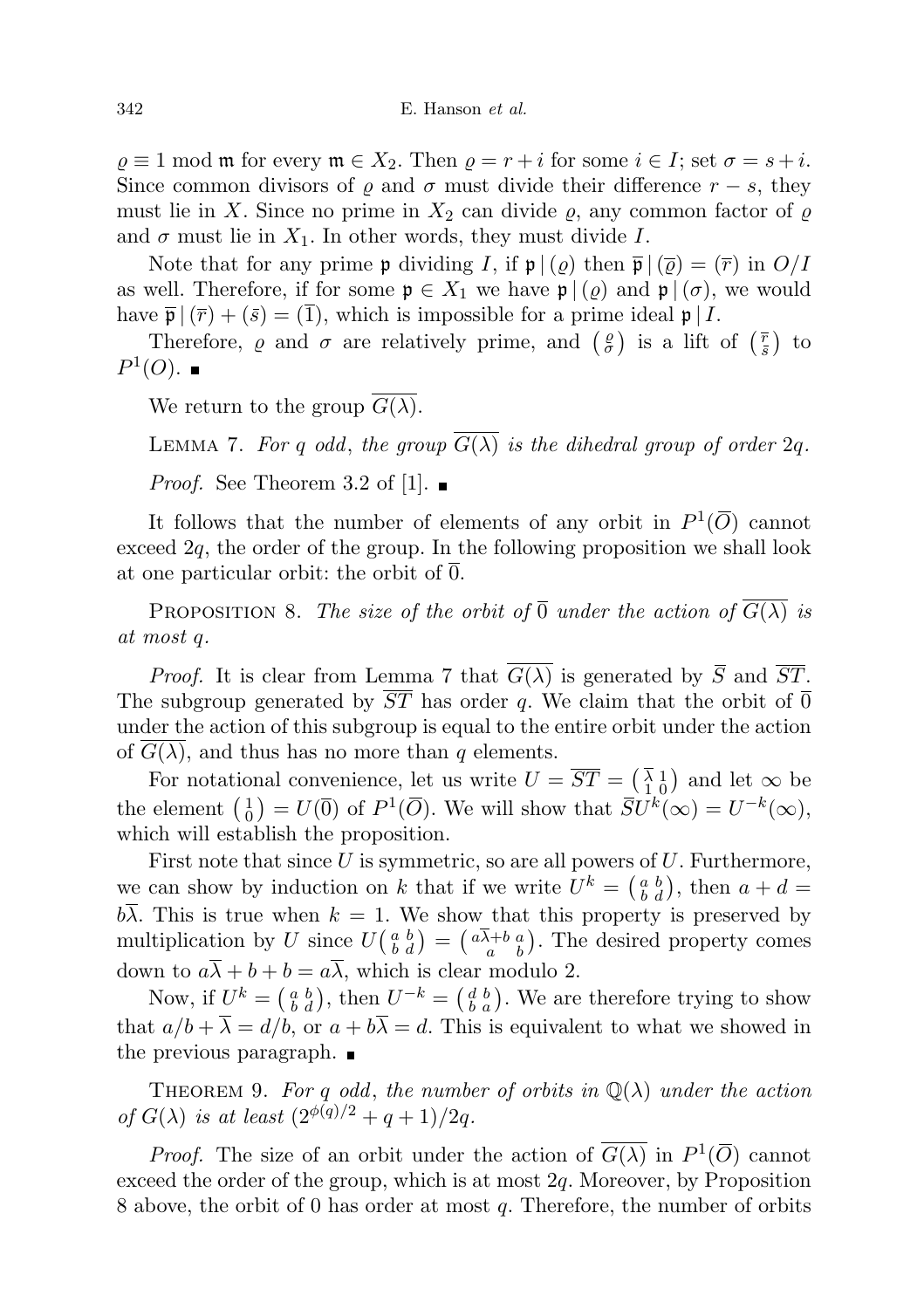in  $P^1(\overline{O})$  is at least

$$
1 + \frac{\#P^1(\overline{O}) - q}{\#\overline{G(\lambda)}} \ge \frac{2^{\phi(q)/2} + q + 1}{2q}.
$$

Since by Lemma 6 the reduction from O to  $\overline{O}$  induces a surjective map from  $P^1(O)$  onto  $P^1(\overline{O})$ , every one of these orbits has a preimage in  $P^1(O)$ , and clearly the lifts of distinct orbits are themselves distinct orbits.

Note that if  $\overline{O} = O/2O$  is not a field, we have strictly more elements in  $P^1(\overline{O})$ , and therefore strictly more orbits.

In Table 1, we list the lower bounds on the number of orbits,  $t$ , obtained in Theorem 9.

|  |  |  | $q = 3$ 5 7 9 11 13 15 17 19     |  |                                        |
|--|--|--|----------------------------------|--|----------------------------------------|
|  |  |  | $t > 1$ 1 2 1 2 3 2 9 14         |  |                                        |
|  |  |  | $q = 21$ 23 25 27 29 31 33 35 37 |  |                                        |
|  |  |  |                                  |  | $t \geq 3$ 46 21 10 283 530 17 60 3543 |

**Table 1.** Minimum number of orbits in  $\mathbb{Q}(\lambda_q)$  under the action of  $G(\lambda_q)$ 

Remark 1. We emphasize that the bounds stated are lower bounds. For  $q = 3$  and  $q = 5$ , the bound of 1 is known to be the actual number of orbits. For  $q = 7$ , it was conjectured in [6] that there are exactly two orbits, but this claim remains unproven. However, for  $q = 9$ , the stated bound is 1, but  $\lambda$ -continued fraction computations show that there must be at least five distinct orbits: those of  $0, \pm 2$ , and  $\pm 8$ . These all collapse modulo 2, of course.

REMARK 2. Note that for some values of  $q$ , the lower bound stated is less than the lower bound given in [2]. Borho and Rosenberger claim, without proof, that the bound that they state follows from their methods. In fact, it appears that their bound is based on the assumption that in the residue field modulo a prime divisor of 2, all of the orbits, with the possible exception of an orbit of two elements, have q elements. In fact, a slight adaptation of their methods (in the proof of their Theorem 5.1) shows that while the orbit of 0 has q elements, all other orbits must have  $2q$  elements except for one possible orbit of two elements. We present such an adaptation in the next proposition.

PROPOSITION 10. Suppose that  $\overline{O}$  is a field. Then the orbits in  $P^1(\overline{O})$ under the action of  $\overline{G(\lambda_q)}$  have exactly 2q elements, with the exception of the orbit of  $\overline{0}$  which has q elements and one possible orbit with two elements.

*Proof.* Fix an element x of  $P^1(\overline{O})$ . We know that U has order q, which, we remind the reader, is assumed to be odd throughout this section. Let  $u$ and t be the number of elements in the orbit of x under the actions of the cyclic group generated by U and  $G(\lambda)$ , respectively. Then u must divide q, the order of the subgroup, and  $t$  must divide  $2q$ , the order of the full group.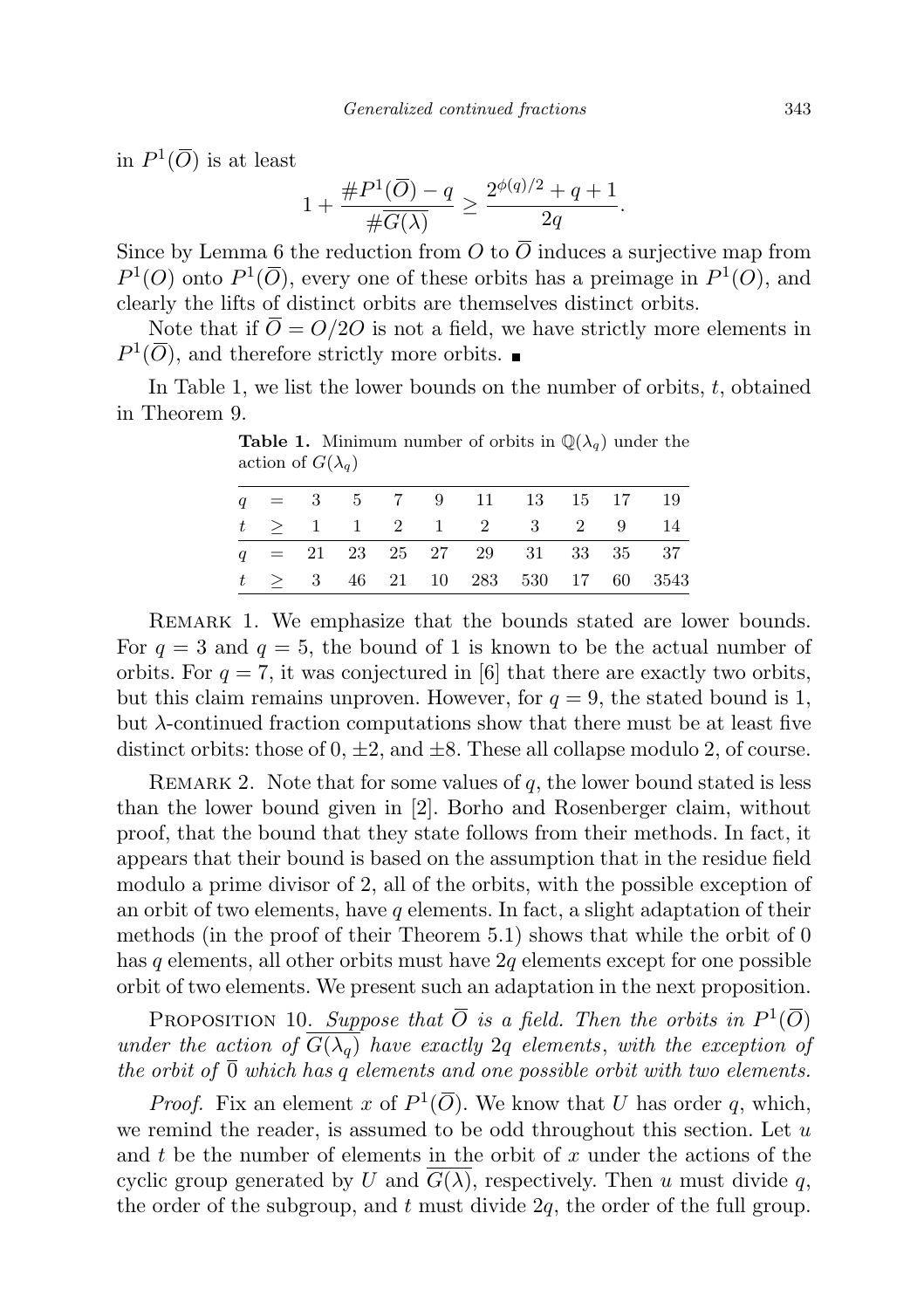Thus u must be odd. So either  $u = 1$ , in which case x is fixed by U, or  $u \geq 3$ . The u elements of the orbit are fixed by the group element  $U^u$ . Thus  $U^u$  is a fractional linear transformation which fixes u elements. So if  $u \geq 3$ , then  $U^u$ must be the identity. (Here we are using the assumption that  $\overline{O}$  is a field.) This would mean that  $q | u$ , and so u would equal q. We have established that  $u = 1$  or  $u = q$ . In either case, we know that  $u \leq t$ .

First, let us consider the case  $u = 1$ . This means that t could only equal 1 or 2, since x is fixed by U. However, if  $t = 1$ , then x would be fixed by the entire group. In particular, x would be fixed by S. This means that  $x = \infty$ . But  $\infty$  is not fixed by T. So this is impossible. Therefore,  $t = 2$ . Note that this case only occurs when x is fixed by  $U$ , and  $U$  can only fix at most two points. Therefore there is at most one orbit of order 2.

The remaining case is when  $u = q$ . Here, t can equal either q or 2q. We consider the action of  $\overline{S}$ . The only way t could equal q is if  $\overline{S}$  permutes the set  $\{x, Ux, \ldots, U^{q-1}x\}$ . Since  $\overline{S}$  has order 2 and this set has an odd number of elements, we see that  $\overline{S}$  must fix some  $U^k x$ . This means that  $U^k x = \infty$ , so the orbit of x is the orbit of  $\infty$  (which is the orbit of  $\overline{0}$ ). Any other orbit must have  $t = 2q$ .

From the form of our bound it is clear that the number of orbits as  $q$ tends to infinity is unbounded, since  $\phi(q)$  grows (approximately) linearly in q. For example, setting  $q = 3^n$  we have  $\phi(q)/2 = 3^{n-1}$ , and the sequence  $\frac{2^{3^{n-1}+3^n+1}}{2\cdot 3^n}$  clearly tends to infinity. A stronger result is possible, namely

COROLLARY 11. For every n, there are only finitely many values of  $q$ with no more than n orbits.

The importance of the proof of Theorem 9 is that it allows us to construct elements whose continued fraction expansion is provably not finite, since the orbits in  $P^1(\overline{O})$  are easily computable ( $\overline{O}$  is a finite ring). We include two example computations.

EXAMPLE 3. Let  $q = 11$ . The lower bound we obtain is

$$
t \ge \frac{2^5 + 11 + 1}{22} = 2.
$$

In this case, the minimal polynomial  $x^5 - x^4 - 4x^3 + 3x^2 + 3x - 1$  of  $\lambda$  stays irreducible modulo 2, implying that the ideal  $(2)$  remains inert, and  $O/2O$ is a field with  $2^5 = 32$  elements. The orbit of 0 will consist of 11 elements of  $P^1(\overline{O})$  including the single point at infinity. Writing  $\lambda$  for  $\overline{\lambda}$  to ease notation, we write the orbit of 0 with the sequence determined by the action of  $U: \{0, \infty, \lambda, \lambda^4 + \lambda^3 + 1, \lambda^4 + \lambda^3 + \lambda^2 + \lambda, \lambda^4 + \lambda, 1, \lambda + 1, \lambda^4, \lambda^4 + \lambda^3 + \lambda^2,$  $\lambda^4 + \lambda^3 + \lambda + 1$ .

The remaining elements of the field form the orbit of length  $2q = 22$ . Any lifting of them to characteristic 0 is non-cuspidal. So, in particular, we can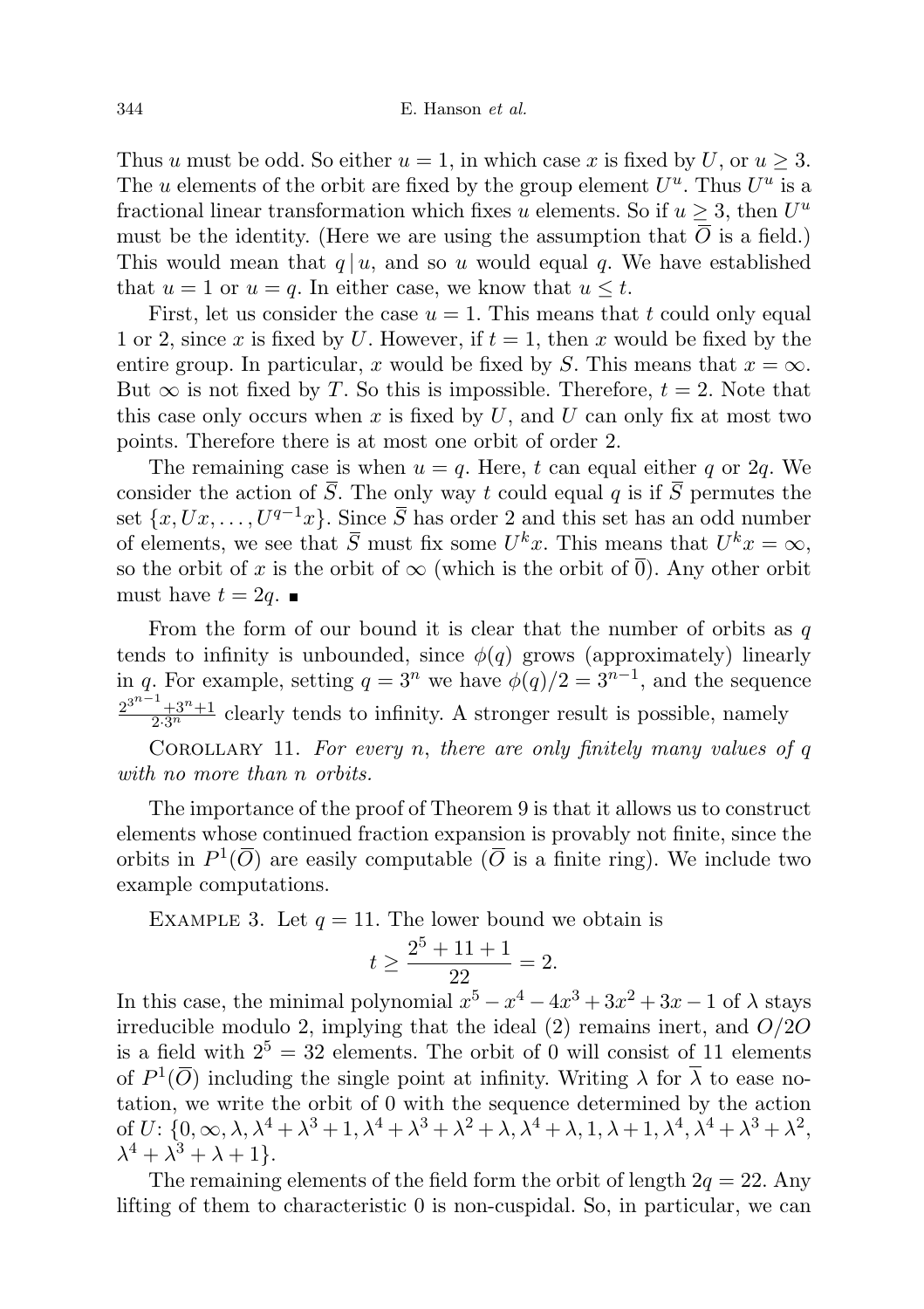state with certainty that the real number  $\lambda_{11}^2$ , for example, has an infinite  $\lambda_{11}$ -continued fraction expansion. This stands in contrast to  $\lambda_{11}^4$ , which may or may not have a finite expansion. Numerical computations for  $\lambda_{11}^4$  yield a continued fraction which does not terminate after 10 000 terms.

Example 4. The computation is somewhat more involved in the case when  $O/2O$  is not a field, since the elements of the projective line are not all of the form that we counted in Lemma 4. We consider the case  $q = 17$ , the smallest q for which 2 splits. With strictly more than  $2\frac{\phi(17)}{2} + 1 =$ 257 elements in the projective ring and strictly more than eight orbits, a full account of all orbits would be excessive. In fact, since 2 splits into two distinct primes of degree 4, the number of elements in the projective ring is  $(2^4 + 1)^2 = 289$ . Following the proof of Theorem 9, we get a lower bound on the number of orbits of  $1 + (289 - 17)/34 = 9$ , which agrees with the estimate from the theorem. One can compute the orbit of 0, as in the previous example. The only potentially cuspidal elements in  $\mathbb{Q}(\lambda)$  would be congruent to one of the 17 elements of that orbit modulo 2.

## 4. Fixed points and periodic continued fractions

**4.1.** Fixed points and periodic continued fractions. Let  $x \in \mathbb{Q}(\lambda)$  and consider a transformation  $M = \begin{pmatrix} a & b \\ c & d \end{pmatrix}$ . Then x is a fixed point of M if and only if

$$
(5) \qquad \qquad \frac{ax+b}{cx+d} = x.
$$

It is easy to see that this relation yields a polynomial equation that is of degree at most two in  $x$ . Therefore, when the relation is non-trivial, the equation will have at most two solutions, and  $M$  can have at most two fixed points over a field. The relation is trivial only in the case when  $M$  is the identity transformation, in which case all points are fixed.

Fixed points of Hecke triangle groups are expressible as periodic continued fractions, i.e. continued fractions of the form in  $[a_0; a_1, a_2, \dots]$  for which there exist integers i and k so that  $a_j = a_{j+k}$  for all  $j \geq i$ . Two elements of  $\mathbb{Q}(\lambda_q)$  are in the same orbit when they can be expressed as periodic λ-continued fractions with the same periodic part. It can thus be convenient to consider periodic λ-continued fractions as it is easy to tell whether two periodic  $\lambda$ -continued fractions are in the same orbit. However, it is not always easy to find such elements in  $\mathbb{Q}(\lambda_q)$ , since these are the fixed points of some element M of  $G(\lambda)$  which may, as roots of a quadratic polynomial determined by (5), lie in some quadratic extension of  $\mathbb{Q}(\lambda)$ .

In this section we present some results having to do with periodic  $\lambda$ continued fractions. We are motivated by the situations present in the cases when  $q = 7$  and  $q = 9$ .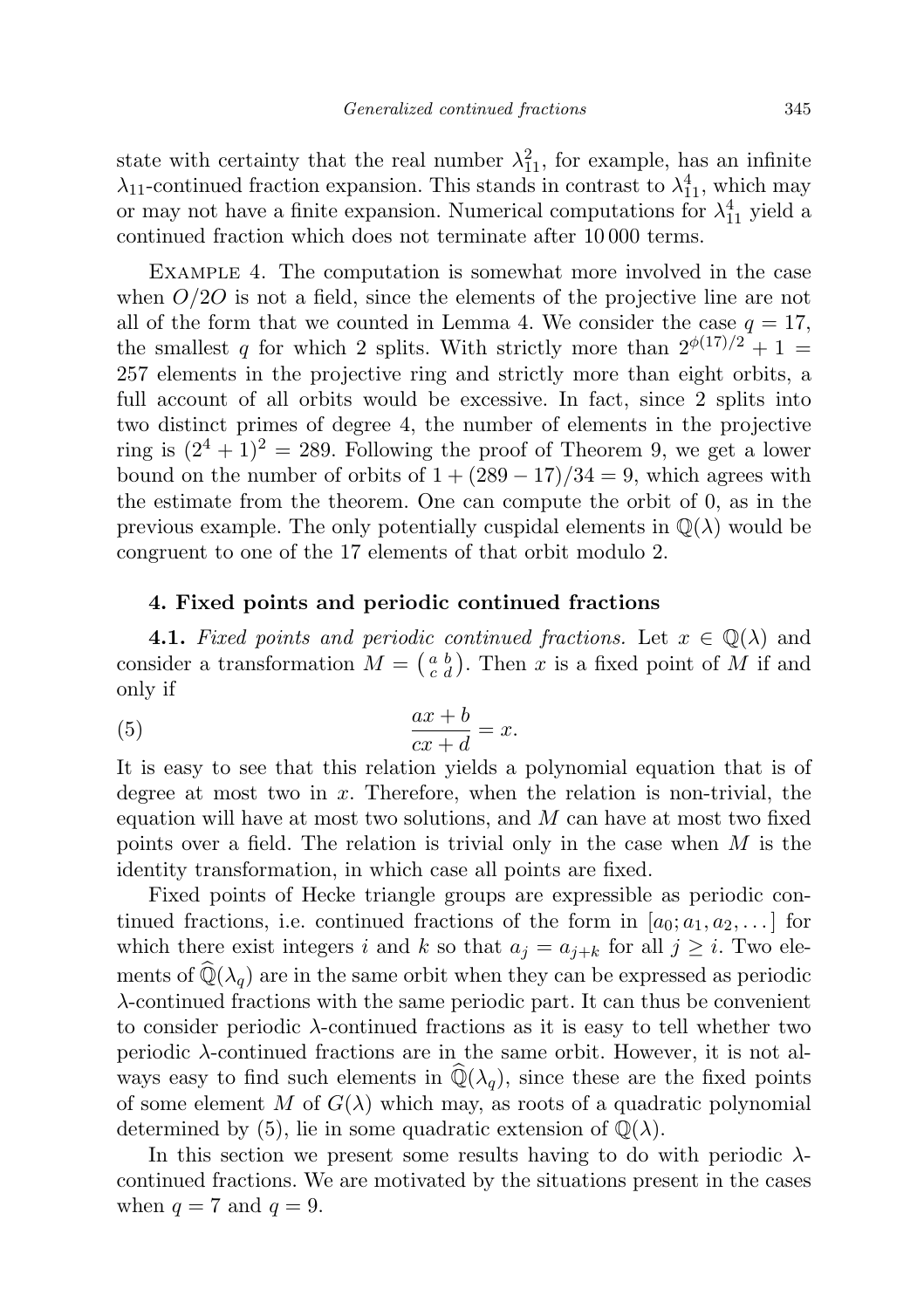When  $q = 7$ , there are, conjecturally, just two orbits in  $\mathbb{Q}(\lambda_7)$ : the cuspidal orbit (i.e. the finite continued fractions) and the orbit of  $\lambda^2 - 1 = \overline{1, -1}$ .

When  $q = 9$ , we again find that the elements of  $\mathbb{Q}(\lambda_9)$  all appear to have  $\lambda_9$ -continued fraction representations which are either finite or (eventually) periodic. The periodic elements are in the orbits of  $2\lambda + 2 = \sqrt{3,-4,1,1}$ ,  $8\lambda + 8 = \left[\overline{12, -1, 3, 1, -2, -18, -1, 40, 3, 1, 1, 1}\right], -2\lambda - 2, \text{ or } -8\lambda - 8.$ 

**4.2.** Period length for  $q = 2p^n$  with  $p \equiv 3 \mod 4$ 

LEMMA 12. Let  $q \geq 3$  be an integer. If q can be written in the form  $q=2p^n$  for some odd prime p, then the ideals  $(\lambda_q^{\phi(q)})$  and  $(p)$  of  $\mathbb{Z}[\lambda_q]$  are equal.

The proof of the lemma is left as an exercise in algebraic number theory.

REMARK 5. It can also be shown that  $\lambda_q$  is a unit of  $\mathbb{Z}[\lambda_q]$  whenever q is *not* of the form  $2p^n$ .

THEOREM 13. Suppose q can be written as  $q = 2p^n$  for some prime p congruent to 3 modulo 4. Suppose  $x \in \mathbb{Q}(\lambda_q)$  has a periodic continued fraction expansion. Then the length of the period of  $x$  is even.

*Proof.* Since  $\lambda_q$  is not a unit, we can consider the group  $G(\lambda_q)$  modulo  $\lambda_q$ . The reduction is generated by the matrices

$$
\overline{S} = \begin{pmatrix} 1 & 0 \\ 0 & 1 \end{pmatrix}, \quad \overline{T} = \begin{pmatrix} 0 & -1 \\ 1 & 0 \end{pmatrix}.
$$

Now let  $x$  have a purely periodic continued fraction expansion, that is, let x be a fixed point of  $M \in G(\lambda_q)$ . Suppose  $M \equiv T \mod \lambda_q$ . Then  $-1/x \equiv$ x mod  $\lambda$ . That is,  $-1 \equiv x^2 \mod \lambda$ .

From Lemma 12, we have  $N(\lambda_q) = \pm p$ , and from this it follows that  $\mathbb{Z}[\lambda]/(\lambda)$  is isomorphic to  $\mathbb{Z}/p\mathbb{Z}$ , and since  $p \equiv 3 \mod 4$ , we know that  $-1$  is not a square modulo  $\lambda$ .

Therefore,  $M \equiv S \mod \lambda$ . This means that in the decomposition of M into a word in  $S$  and  $T$ , the number of factors  $T$  must be even, and the number of terms in the period of x must be even. Note that if x is eventually periodic (not necessarily purely periodic), the matrix  $M$  fixing  $x$  is also congruent to S modulo  $\lambda$ , being conjugate to a matrix fixing a purely periodic continued fraction.

**4.3.** Periodic continued fractions for  $q = 7$ . The following proposition is a step in the direction of proving that, for  $q = 7$ , there is a single orbit containing periodic continued fractions, and it is the orbit of  $\lambda^2 - 1 = \overline{1, -1}$ .

PROPOSITION 14. For  $q = 7$ , if  $x \in \mathbb{Q}(\lambda)$  has the continued fraction expansion  $x = \lfloor \overline{n, -n} \rfloor$ , then  $n = \pm 1$ .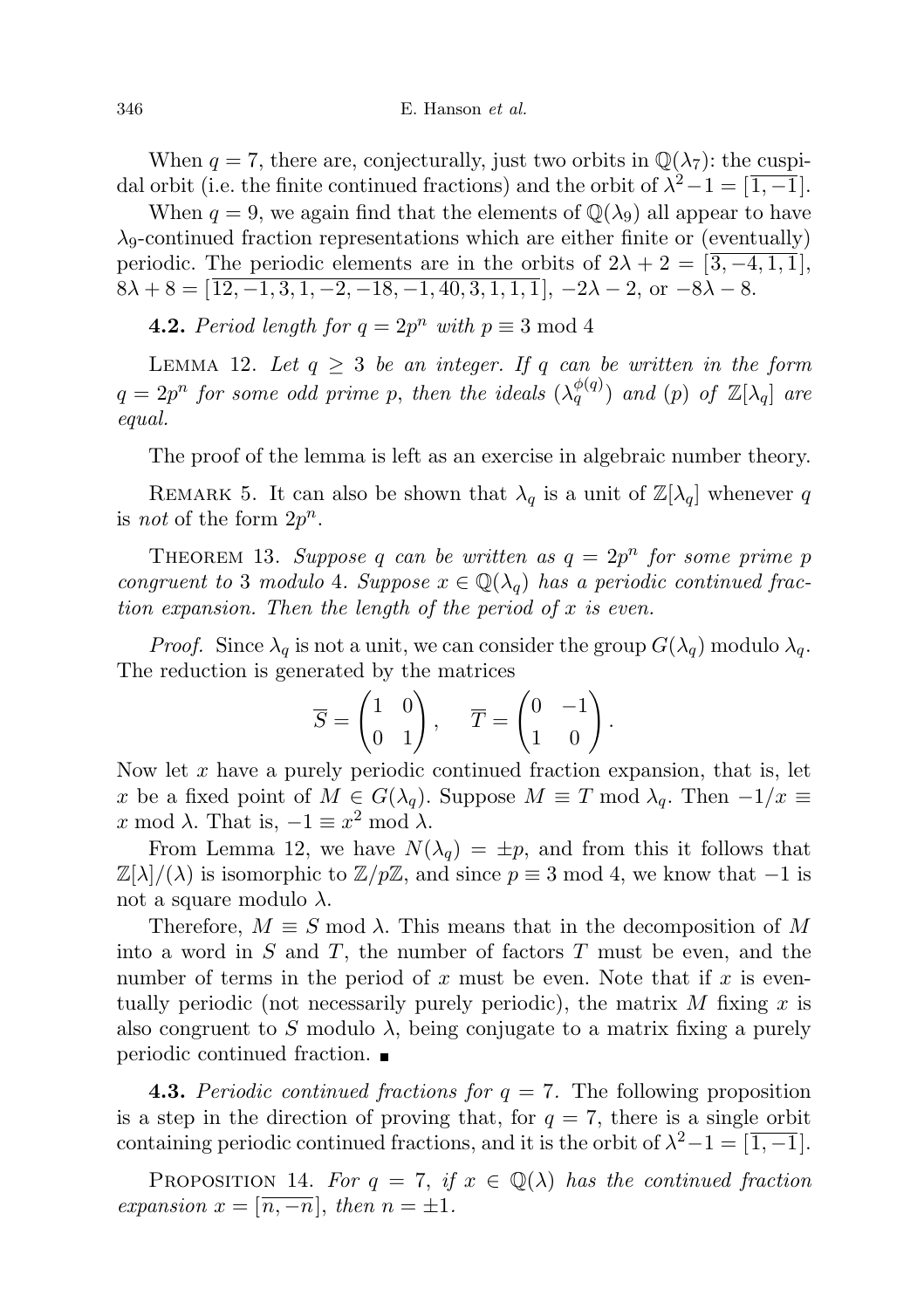*Proof.* Suppose  $x = \lfloor n, -n \rfloor$ . Then unwinding the first part of the continued fraction, we see that  $-1/(x-n\lambda) = [-n, n] = -x$ , so  $x^2 - n\lambda x - 1 = 0$ . The discriminant of this equation is

$$
D = (n\lambda)^2 + 4,
$$

which has norm

$$
N(D) = n^6 + 24n^4 + 80n^2 + 64.
$$

In order for  $x$  to be in the field,  $D$  must be a square in the field. If  $D$  is to be a square in the field, its norm must be a square in  $\mathbb{Z}$ , so we can set  $n^6 + 24n^4 + 80n^2 + 64 = (n^3 + 12n + \varepsilon)^2$ . For  $n \ge 32$ , we see that  $N(D)$  lies strictly between  $(n^3+12n)^2$  and  $(n^3+12n+1)^2$  (in other words,  $\varepsilon < 1$ ), and hence is not a square. Checking numerically, we find that for  $1 \leq n < 32$ , the only time  $N(D)$  is a square is when  $n = 1$ .

5. Open questions and conjectures. We conclude with some remaining questions and directions for further work.

REMARK 6. It is tempting to try to analyze the orbits modulo higher powers of 2. For example, when  $q = 7$ , it may be possible to conclude that there are only two orbits in characteristic 0 under the action of  $G(\lambda)$  by looking 2-adically (the prime 2 remains inert when  $q = 7$ ). Modulo 2 we have the hopeful result of two orbits (one of length 7 and one of length 2); however, to obtain an upper bound on the number of orbits, a lower bound on their order seems necessary. In a ring with zero divisors (such as  $O/2^nO$ , a lower bound on the size of an orbit is difficult to compute since, in particular, a fractional linear transformation may have many fixed points without being the identity. It will, for example, be the case that the size of  $P^1(O/2^nO)$  is even, so S will have to have more than one fixed point.

REMARK 7. For  $q > 9$ , we believe that there are numbers in  $\mathbb{Q}(\lambda)$  whose continued fraction expansion is not periodic. However, the only tools we have so far for showing that the continued fraction expansion of a number does not terminate involve looking modulo (2), and that method will not prove that an element of  $\mathbb{Q}(\lambda)$  has a trivial stabilizer. Once again, it may be possible to approach the problem p-adically for some suitably chosen prime p. (It should be noted that Borho [1] demonstrates that no interesting results arise when one considers the continued fractions over a field of characteristic other than 2. However, different results may arise modulo higher powers of a prime.)

REMARK 8. It is unclear whether the estimate we give for the number of orbits is ever accurate when  $q > 7$ . We know that it is not when  $q = 9$ , but for higher values of  $q$  it is difficult to show that elements belong to distinct orbits.